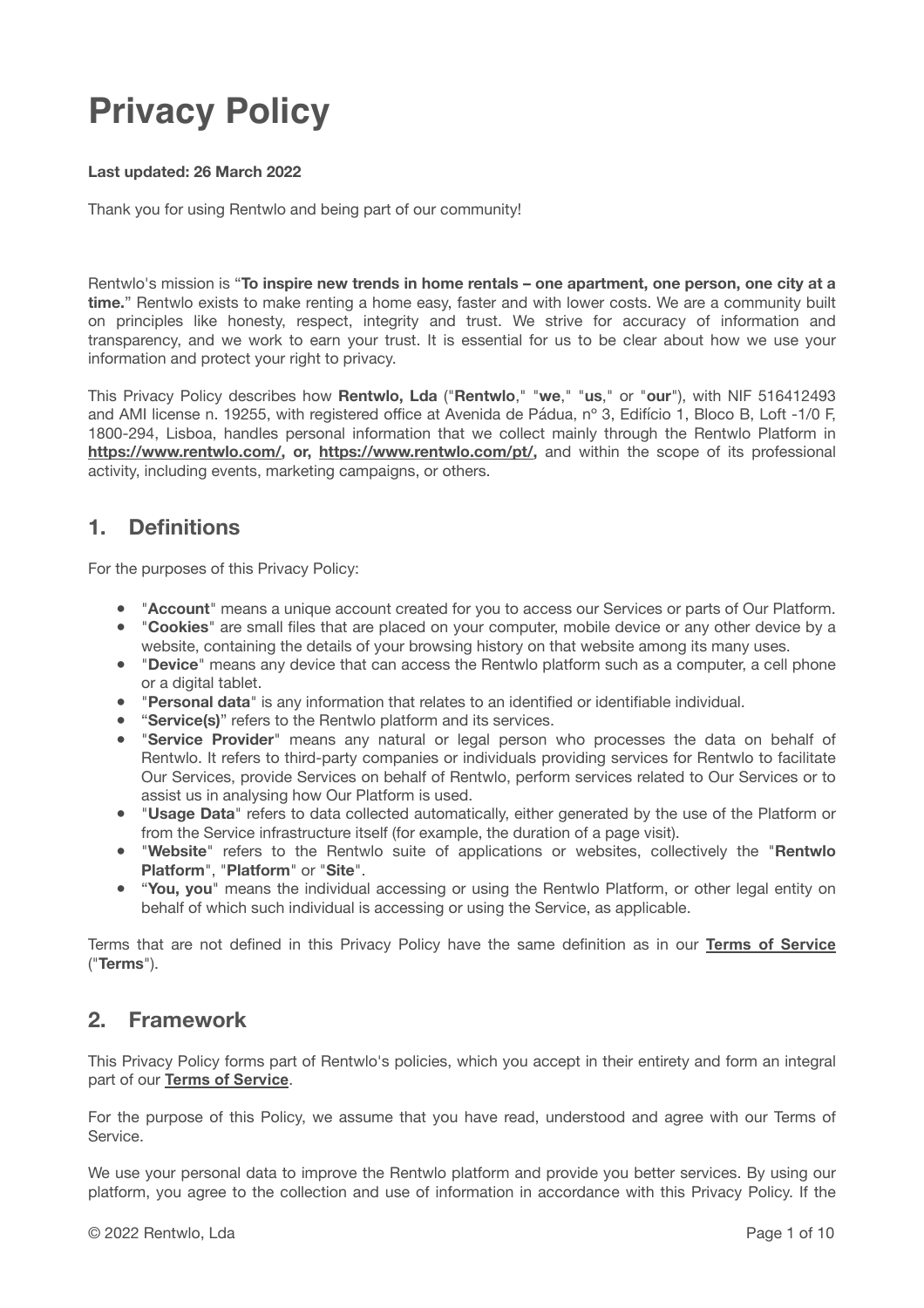user or member of our platform does not agree with any of them, the user must immediately cease its use of the Rentwlo platform.

Our Privacy Policy is applicable to all use and treatment of data carried out under the exercise of our activity.

It applies exclusively to the websites and applications (in general 'Rentwlo Platform') owned by Rentwlo and under our management and responsibility.

The personal data you provide us during the interaction with the various services will be treated with the guarantees of security, confidentiality required by the legal framework on the protection of personal data, in compliance with European legislation, the GDPR.

In Portugal, the processing of personal data is governed by Law 67/98 of 25 October on the Protection of Personal Data.

Any attempts to alter the information, or any other action that may cause damage and put at risk the integrity of the system, are strictly prohibited in accordance with the legislation in force. The user undertakes to scrupulously comply with the applicable legislation, particularly with regard to computer crime and intellectual property rights, and is solely responsible for the infringement of these regulations.

# **3. Personal Information We Collect**

## **3.1.Information needed to use the Rentwlo Platform**

In order to access our dashboard services, namely to make booking requests or create ads, and to manage a booking request, as well as access to all functionalities, we require the following data from our users:

- **Registration Data:** Username, Password, and Email address.
- **Profile Data and Verifications:** Profile Picture, First Name, Last Name, Fiscal number, Personal Address, Information on the languages spoken by the User, Current Employer, Position in Company, In Company since, a BIO text area (Biography), Email Address, Telephone Number, ID document (National Card, or Passport). The User ID document may contain other information such as gender, date of birth and/or other personal numbers.

## **3.2.Information we colect through the use of the Rentwlo Platform**

- **Booking Data ("Required Documents"):** These are documents requested to the Guest at the time of making a Booking Request. They can be: User Identification document (National Card, ID, or Passport), Proof of Income, Personal Video. These documents are shown to the Supplier/Host on the Booking Page for their review.
- **Messages:** The information and documents that Guests and Hosts exchange via message. All information exchanged between Guests and Hosts is only accessible to both parties and Rentwlo.
- **Other data or documents:** During the course of a Booking Request, the Host may ask the Guest for some other information and/or documents. Such request is made, sent and received, through the Rentwlo Platform internal messaging system, in the form of a message and/or attachment to the same. This information shall remain on our servers.
- **Reviews, Comments, Forms:** Some information may be collected when you make a review, post a comment and when you fill in some form, such as the contact form, and/or others available on our platform.

## **3.3.Invoice and Payment Information**

- **Invoice data:** For issuing correct invoices the following personal or company data may be collected,
- First Name, Last Name, Fiscal or VAT number, Address.
- **Payment Details:** In order to make payment to Hosts, or to process refunds, the following personal or company data may be collected, For MB-WAY: Telephone Number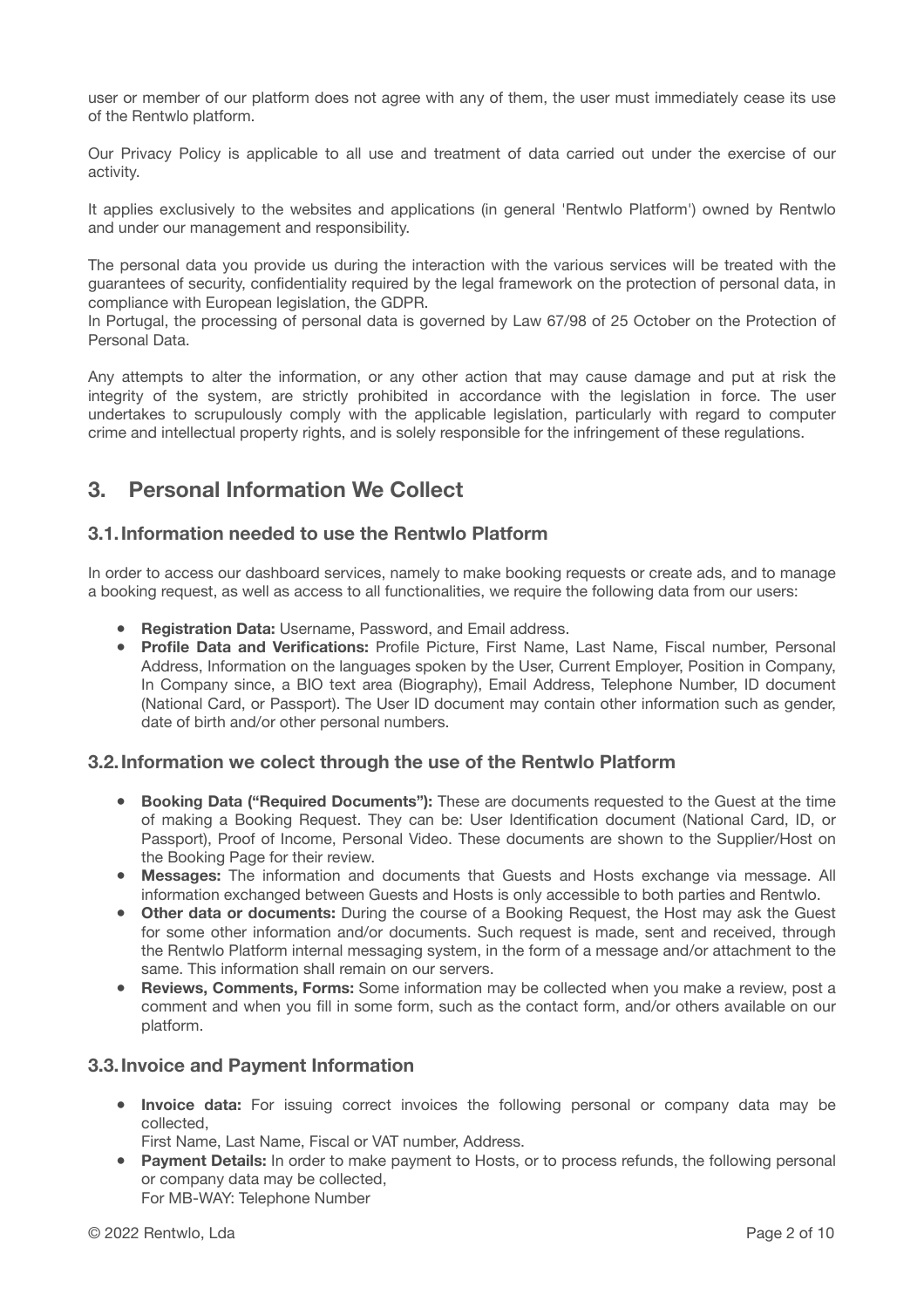For WIRE TRANSFER: Bank Name, IBAN, Account Number, SWIFT/BIC, Bank Address.

## **3.4.Optional Information**

Information you choose to give us.

- **Profile Data:** Emergency Contact data, like Name, Relationship, Email, Phone.
- **Social Networks:** the user can enter links to their profiles on the various social networks.

## **3.5.Information Automatically Collected by Using the Rentwlo Platform**

Data collected automatically when using our platform.

- **Usage Data:** The pages or content from our site that you view, listings viewed, listing searches, bookings made and other actions taken in the Rentwlo platform.
- **Log Data:** May include information such as your device's Internet Protocol address (e.g. IP address), browser type, browser version, the time and date of your visit, the time spent on individual pages, pages you viewed before of after using Rentwlo platform, how you accessed Rentwlo platform and if you clicked on links to third party applications, cookie data, unique device identifiers and other diagnostic data. We may collect this information even if you haven't created a Rentwlo account or logged in.
- **Device Information:** Including, but not limited to, the type of device you use, your device unique ID, IP address, operating system, hardware and software information, Internet browser you use, other information that your browser sends whenever you visit our platform or when you access our platform by or through a mobile device, unique device identifiers and other diagnostic data.
- **Geo-location Information:** Precise or approximate location from your IP address or mobile device's GPS.
- **● Tracking Technologies, Cookies and Similar Technologies as described in our [Cookie Policy.](https://www.rentwlo.com/rentwlo-cookie-policy/)**
- Payment information. Such as used payment gateways and transaction values.

For more information about the cookies we use and your choices regarding cookies, please visit our **[Cookie Policy](https://www.rentwlo.com/rentwlo-cookie-policy/)**.

## **3.6.Non-personal information we colect through the use of the Rentwlo Platform**

● **Property Data (Ad or Listing data):** All property details required to display your ad, such as detailed property description and features, energy certificate, photos, plans and videos, price and expense information, detailed address, approximate or exact location on map, and calendar availability, neighbourhood information and/or other information you choose to share.

## **3.7.Data from Minors**

In summary: We do not knowingly collect data from or market to children under 18 years of age.

We do not knowingly solicit data from or market to minors. By using the Website, you declare that you are at least 18 years old or that you are the parent or guardian of a minor and consent to use of the Website by a dependent minor. If we learn that personal information has been collected from users under the age of 18, we will deactivate the account and take reasonable steps to promptly delete such data from our records. If you become aware of any data that we may have collected from children under the age of 18, please contact our Officer.

# **4. How We Use Your Information**

Rentwlo uses your personal information to:

## **Provide, maintain and improve the Rentwlo Platform.** Such as: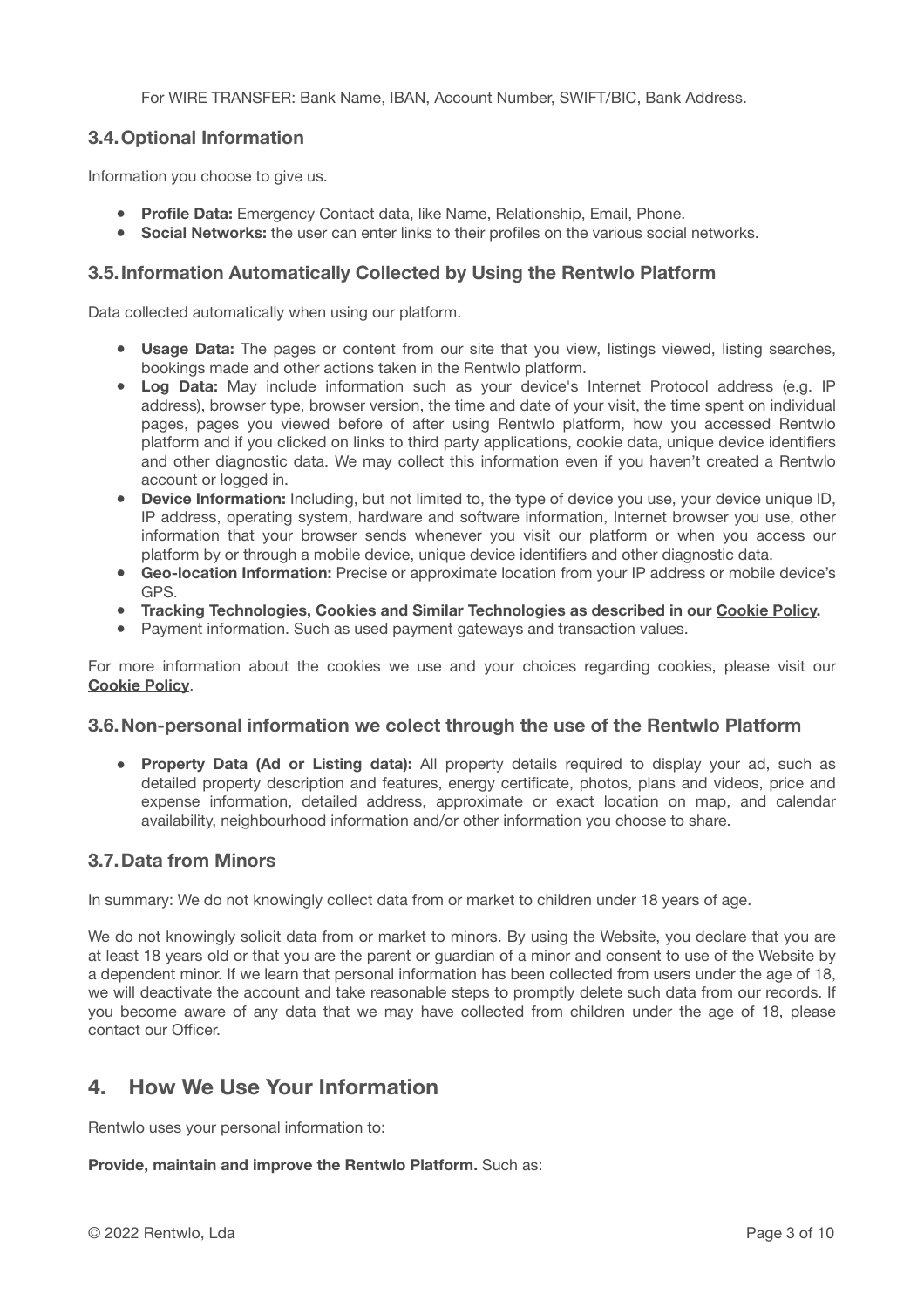- To maintain service, allow you to access our platform, functionalities, products and services, allow you to use them in accordance to the purpose they were designed for, and monitor platform usage.
- To manage your account: manage your registration and access to services as a user of the platform.
- Enable you to communicate with other members.
- Research and Development to improve functionalities and develop new products and services.
- Provide support to members and manage your requests.
- To contact you by email, by telephone, SMS, or other equivalent forms of electronic communication, such as a mobile application's push notifications regarding updates or informative communications related to the functionalities, products or contracted services. An example are emails and/or messages and alerts about the activity in your account, progress of your bookings, posting of advertisements as well as other activities.
- Also, send you security alerts and information on security updates, when necessary or reasonable for their implementation.
- Improve user experience and possibly personalize your experience by serving you tailored content.

#### **Create an Environment of Trust.** By means of:

- User information provided in user profile and verifications.
- Verification, review and in some cases approval/rejection of information provided.
- Monitor content, authenticity of information and user interaction and communications in the platform.
- Monitor adequate usage of our functionalities.
- Resolve member disputes, namely between guests and hosts. This may involve sharing data with members in order to achieve or aid on resolution.
- Comply with our legal obligations, protect the health and well-being of our guests, suppliers, members and users.

#### **Monitoring the Authenticity of Information, Risks and Fraud, Enforcement of our Terms of Service**

- We may access and review your documents and information on the Rentwlo Platform to verify their authenticity, perform analysis of your communications and messages, perform security and risk assessments and checks, prevent and detect fraud, bad faith, illicit purposes, illegal and malicious activities, regulatory compliance, research, or use other legal means, to verify and enforce our Terms of Service.
- Performance of a contract: the development, compliance and undertaking of the purchase contract for the products and services you have purchased, or of any other contract with us, through the platform.
- Conduct checks against databases and other information sources, including background or police checks.
- We may also conduct profiling, when justified due to the suspicion of illicit behaviour, bad conduct or temperament, use of non acceptable language, threats, fraud or other similar motives, based on user interactions in the Rentwlo platform, or received complaints, and any other fist-hand or thirdparty information we may have.
- Comply with the law, respond to inquiries, protect our rights.

#### **Advertising and Marketing**

- We may send you promotional, special offers, marketing, advertising and other information about Rentwlo's services and functionalities in general, and or in particular about matters which we think may be of interest to you, unless you have opted not to receive such information.
- Personalize, measure, and improve our advertising. Data analysis, identify usage trends, determine the effectiveness of our promotional campaigns.
- Possibly be able to personalize your experience by serving you tailored advertising and content.

#### **Business Reasons**

● **For business transfers:** We may use your information to evaluate or conduct a merger, divestiture, restructuring, reorganisation, dissolution, or other sale or transfer of some or all of our assets, whether as a going concern or as part of bankruptcy, liquidation, or similar proceeding, in which personal data held by us about our users is among the assets transferred.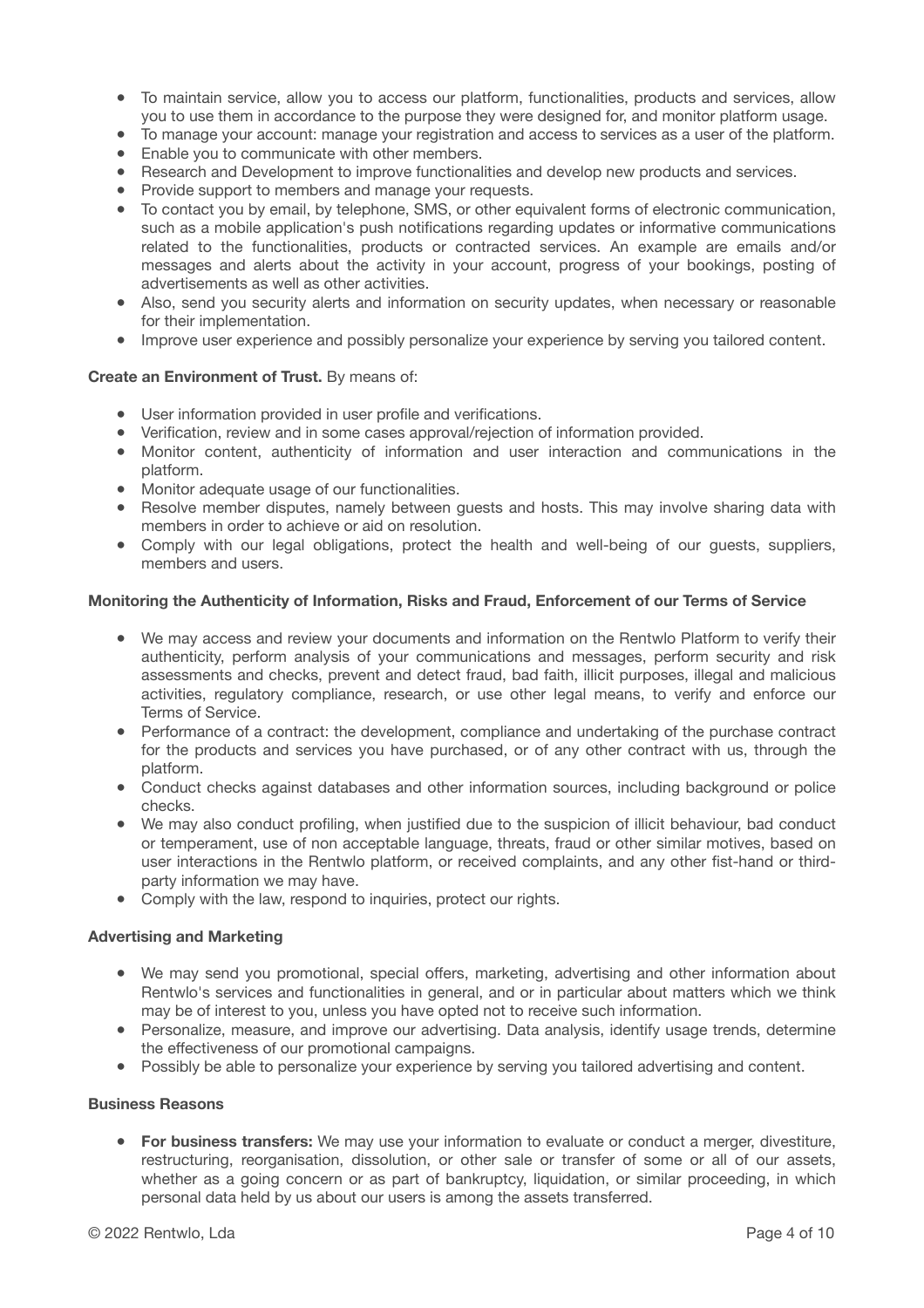# **5. Sharing and Disclosure**

## **5.1.Sharing between members**

Some information may be shared between guest and host.

#### **When a booking request is made and during the reservation process**, such as:

- Photographs or pdfs of identification documents, proof of income, personal video, or others that may be requested between the parties and exchanged between both, with the acceptance of both, in confidentiality, with a view to approval of the booking request, drawing up the rental contract, and completion of the rental.
- These documents, if requested when making a booking request, are available on the booking page. If requested via message, are available in messages.
- Near check-in date, for confirmed bookings, to facilitate contact between the parties, we share the following information: first and last name, profile link, email and phone number. We also send to the guest the address of the property.
- If a host asks us for more information about a guest, we may share in confidentiality the data we have available in order to facilitate the host's decision making. This may include certain non-public information such as booking and cancellation history, past disputes, information about the guest's personality, or other information that we choose to share.

## **5.2.Information that is Public in the platform**

#### **The following information is public on your profile**

- Profile picture, first and last name, company, position, since, BIO, languages spoken, profile status, reviews, ratings, and, for hosts, published ads.
- In the BIO (Biography) the user is free to place the information he wishes to be read about himself.

#### **The following information is public in your add (listing)**

- **Personal information:** Profile picture, first name, languages spoken, a short phrase "happiest when", link to profile and reviews, ratings and/or comments.
- **Property information:** Ad title, description and features, photos, floor plans and videos, pricing information, house rules and landlord policies, approximate or exact location on map, calendar availability, neighbourhood information, guest reviews, ratings, and other information you decide to share.

#### **Third party platforms and applications**

● On third party websites, like for example social media platforms and applications, or others, we may display part of your profile or advertisements in order to better advertise Rentwlo's services and assist you in conducting your business.

## **5.3.Sharing with suppliers or co-workers, improvement of Rentwlo's technology and services**

In order for Rentwlo to perform its work fully, and only to the extent necessary, for activities such as, but not limited to, property acquisition, photographic services, advertising our services, or otherwise, our suppliers and internal or external collaborators, may need to collect, have access and manage Guest and Host contact details, property characteristics and location data, as well as other data such as the specific needs of each member, services required, etc., in order for us to better serve each client and everyone in general, and for Rentwlo to adapt, optimise and improve its technology and service level.

Any Rentwlo supplier, service provider or employee is contractually obliged to protect our Users' information and data, not disclose and maintain strict confidentiality and only using it for the purposes to which they report, in accordance with their mission for Rentwlo.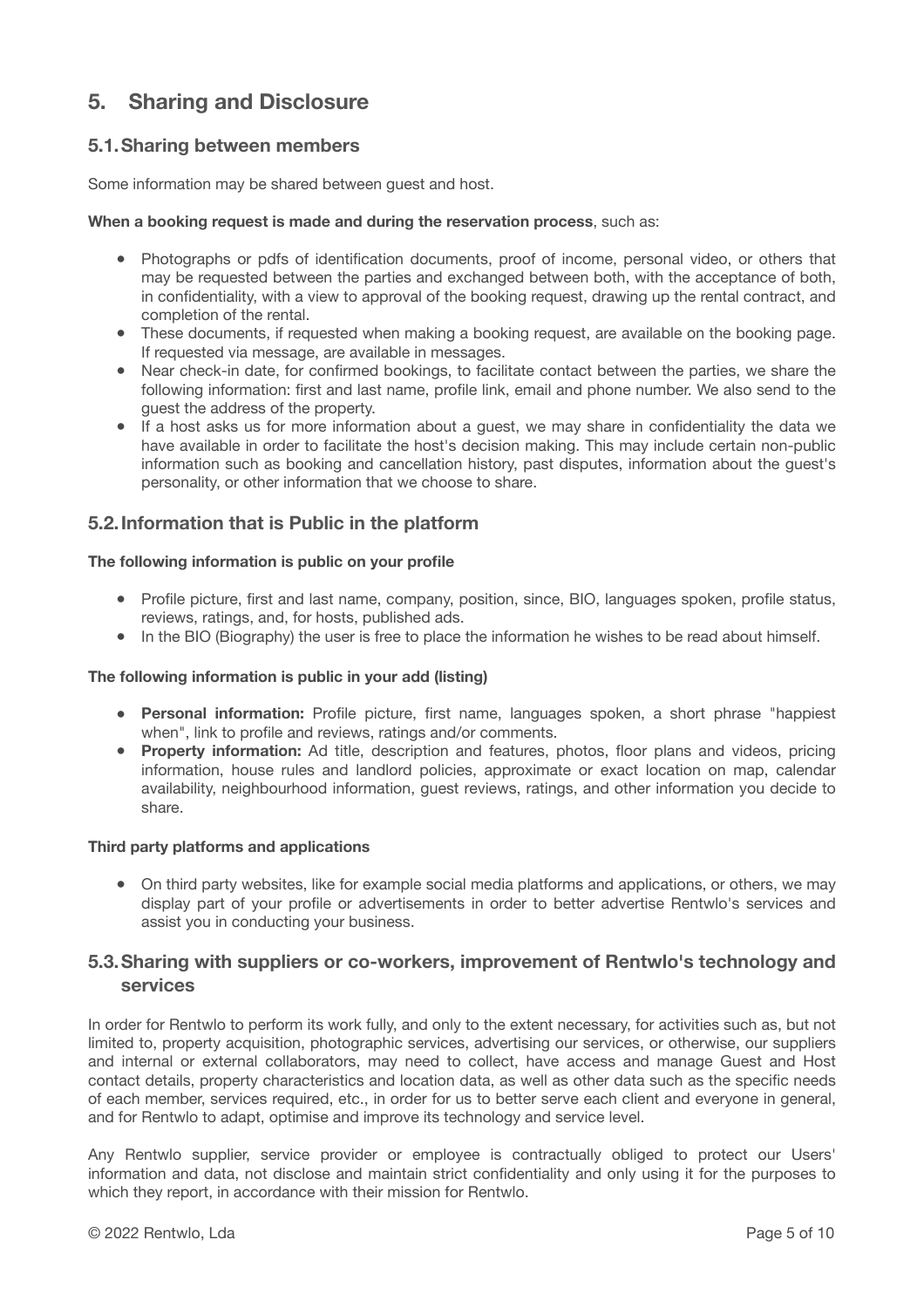We may share your personal information in the following situations:

- **With Service Providers**: We may share your personal information with Service Providers to monitor and analyse the use of our Platform, for payment processing, or to contact you.
- **For business transfers:** We may share or transfer your personal information in connection with, or during negotiations of, any merger, sale of company assets, financing, or acquisition of all or a portion of our business to another company.
- **With Affiliates:** We may share your information with our affiliates, in which case we will require those affiliates to honor this Privacy Policy. Affiliates include Our parent company and any other subsidiaries, joint venture partners or other companies that we control or that are under common control with us.
- **With business partners:** We may share your information with our business partners to offer you certain products, services or promotions.
- **With other users:** when you share personal information or otherwise interact in the public areas with other users, such information may be viewed by all users and may be publicly distributed outside.
- **With Your consent:** We may disclose your personal information for any other purpose with your consent.

## **5.4.Business Transactions**

If the Company is involved in a merger, acquisition or asset sale, your personal data may be transferred. We will provide notice before your personal data is transferred and becomes subject to a different Privacy Policy.

## **5.5.Complying with the Law**

Legal Obligations: We may disclose your information when we are legally required to do so, to comply with applicable law, government or government agency requests, a lawsuit, court order, or legal process, such as in response to a court order or subpoena (including in response to public authorities to comply with national security requirements, criminal investigations, illegal activities, money laundering, or any other law enforcement).

If required by tax authorities, we may be required to disclose data such as: Guest and Host reservation and accommodation data, property and occupancy data, and transaction data.

## **5.6.Other legal requirements**

Rentwlo may disclose your personal data in the good faith belief that such action is necessary to:

- Comply with a legal obligation
- Protect and defend our rights or property
- Prevent or investigate possible wrongdoing in connection with our platform and services
- Protect the personal safety of platform users, members or the public
- Protect against legal liability

## **5.7.Integrations with External Partners**

Rentwlo uses integrations with other partners such as:

- **● Google Services:** 
	- **Google Maps/Google Earth and YouTube:** Your use of these services is subject to the respective privacy policies of those providers, such as **[Additional Google Maps/Google Earth](https://www.google.com/intl/pt-PT/help/terms_maps/) [Terms of Use](https://www.google.com/intl/pt-PT/help/terms_maps/)** and **[GOOGLE'S PRIVACY POLICY](https://policies.google.com/privacy?hl=pt-PT)**. See also **[here](https://policies.google.com/technologies/partner-sites?hl=pt-PT)** how Google treats your information.
	- **YouTube:** Our website uses an API interface and cookies from YouTube, which is operated by Google.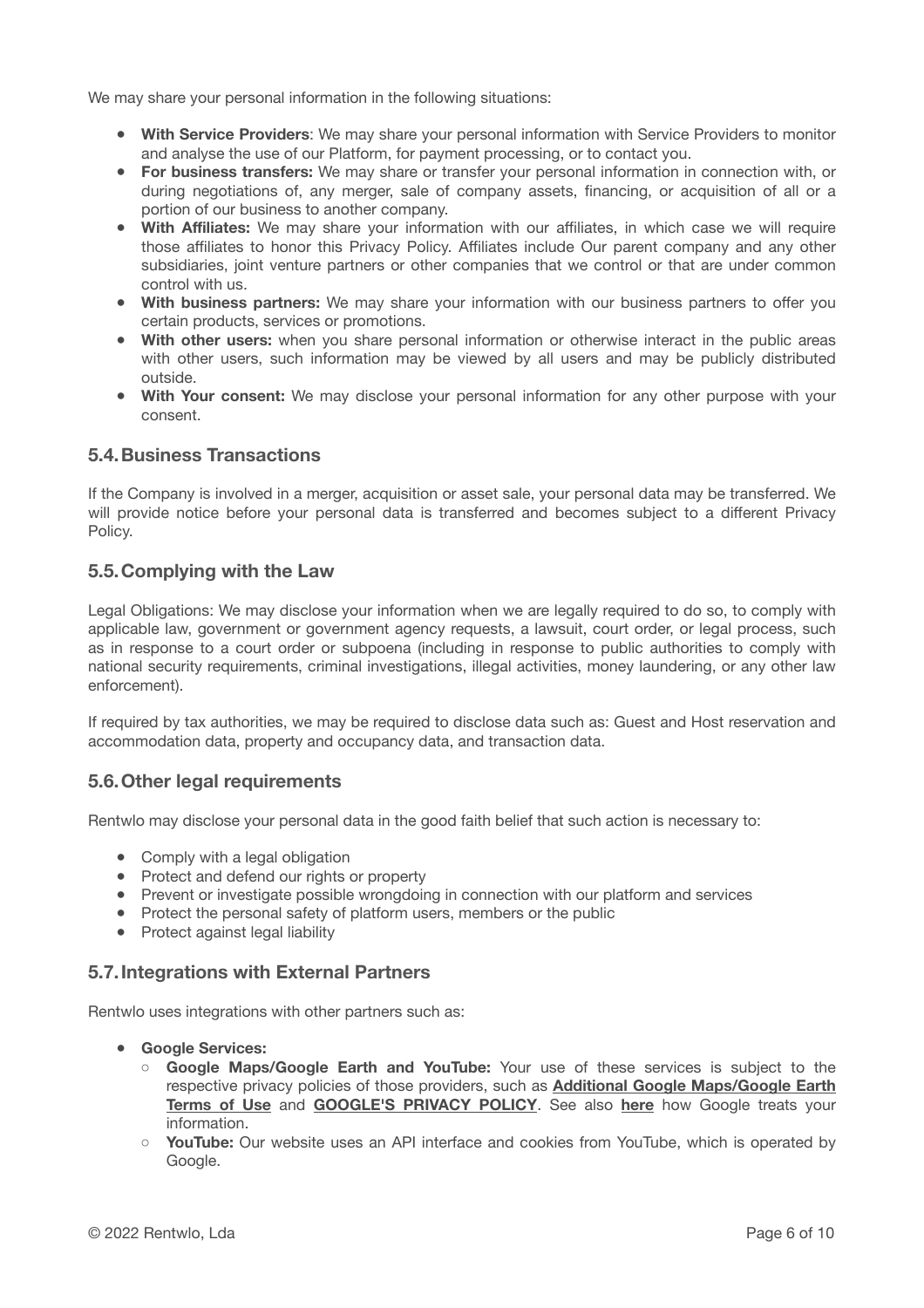- **Google Web Fonts:** For uniform font representation, our site uses web fonts provided by Google. Google Fonts is bound by **[Google's generic API terms of service](https://developers.google.com/terms/)** and it may track user behaviour.
- **Search Console:** For tools and reports that help measure our site's Search traffic and performance, fix issues and improve Google Search results.
- **Tag Manager:** Allows us to manage and deploy marketing tags (snippets of code or tracking pixels).
- **Analytics:** Web analytics service offered by Google that tracks and reports website traffic.
- **Weglot:** We also use an integration with Weglot (see website [here](https://weglot.com/)) for the translation of all site content into several languages. See here the **[WEGLOT Privacy Policy](https://weglot.com/privacy/)**.
- **Vimeo:** Our website uses features provided by the Vimeo video portal. Please see here the **[Vimeo](https://vimeo.com/privacy) [Privacy Policy](https://vimeo.com/privacy)**.
- **PayPal:** Use of the PayPal payment platform is subject to PayPal's policies. View the **[PayPal](https://www.paypal.com/pt/webapps/mpp/ua/privacy-full) [Privacy Statement](https://www.paypal.com/pt/webapps/mpp/ua/privacy-full)**. See here the **[Terms and Conditions for PayPal Services](https://www.paypal.com/pt/webapps/mpp/ua/legalhub-full?locale.x=pt_PT)**.
- **AIOSEO:** for SEO development and improvement. See here the **[AIOSEO Privacy Policy](https://aioseo.com/privacy-policy/#:~:text=We%20don)**.
- **CookiesYes by WebToffee:** for Managing cookie consent. See here the **WebToff[ee Privacy Policy](https://www.webtoffee.com/privacy-policy/)**.

Rentwlo does not own or control these third parties and when you interact with them you are providing your information to them.

## **5.8.Detailed Information on the Processing of Your Personal Data**

The Service Providers we use may have access to your personal data. These third-party vendors collect, store, use, process and transfer information about your activity on our Platform in accordance with their Privacy Policies.

#### **Analytics**

We use third-party Service providers to monitor and analyse the use of our platform.

#### **● Google Analytics**

Google Analytics is a web analytics service offered by Google that tracks and reports website traffic. Google uses the data collected to track and monitor the use of our Platform. This data is shared with other Google services. Google may use the collected data to contextualise and personalize the ads of its own advertising network.

You can opt-out of having made your activity on our Platform available to Google Analytics by installing the Google Analytics opt-out browser add-on. The add-on prevents the Google Analytics JavaScript (ga.js, analytics.js and dc.js) from sharing information with Google Analytics about visits activity.

For more information on the privacy practices of Google, please visit the Google Privacy & Terms web page: **<https://policies.google.com/privacy>**

For details on the cookies used by Google, please see our **[Cookie Policy](https://www.rentwlo.com/rentwlo-cookie-policy/)**.

# **6. How long we keep your information**

Rentwlo will retain your personal data only for as long as is necessary for the purposes set out in this Privacy Policy and our Terms of Service.

In general terms, we will not normally delete any information or data from our platform unless requested to do so by you.

We will retain and use your personal data to the extent necessary to comply with our legal obligations (for example, if we are required to retain your data to comply with applicable laws), resolve disputes, and enforce our legal agreements and policies.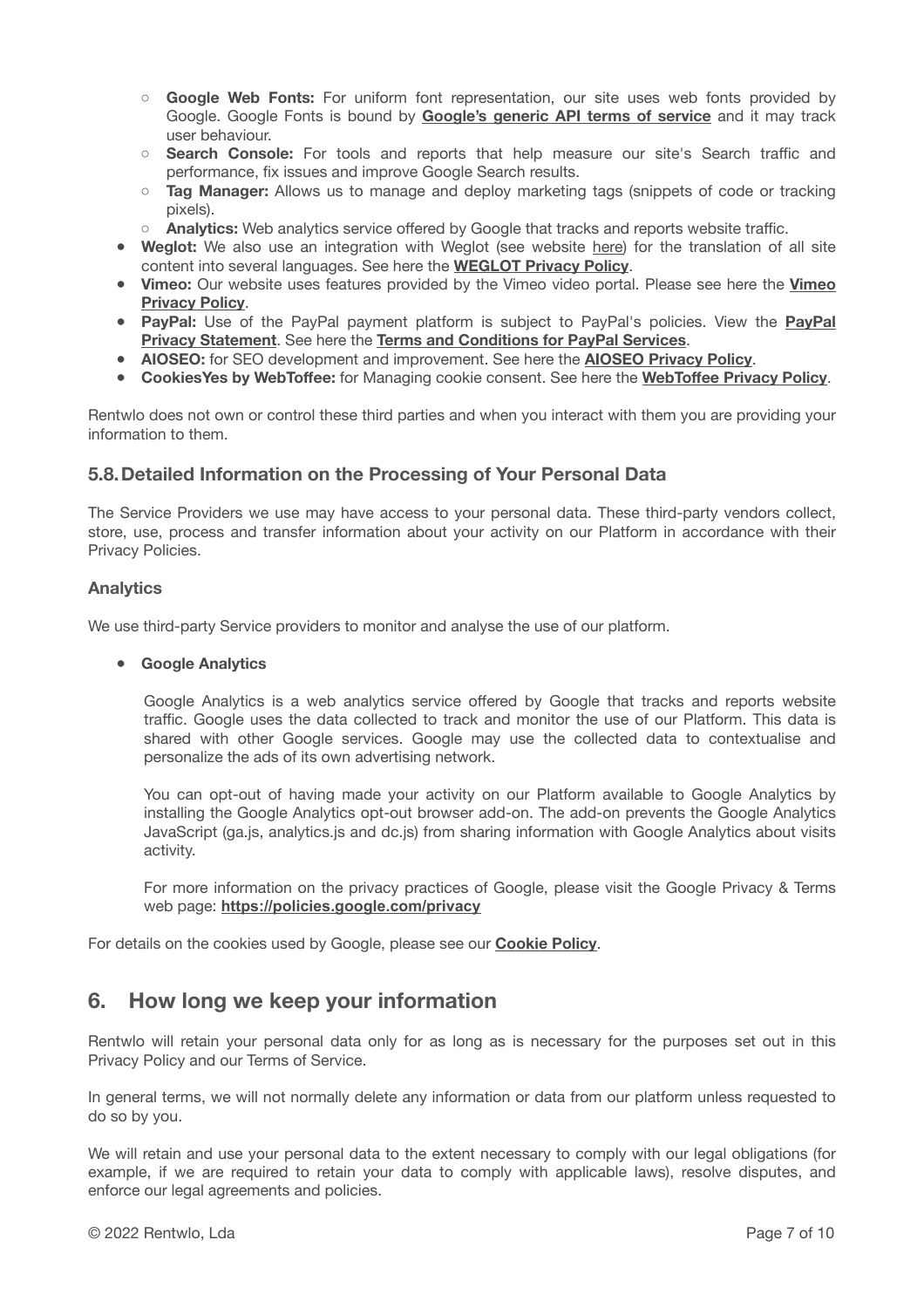Rentwlo will also retain log and usage data for internal analysis purposes. Log and usage data is generally retained for a shorter period of time, except when this data is used to strengthen the security or to improve the functionality of our Platform, or we are legally obligated to retain this data for longer time periods.

Rentwlo can delete your data due to any reason necessary, like for exemple due to data size, performance constraints, policy infringement, etc.

In the event of a request to delete your data (deletion of your account), if required or permitted by law we may retain your information for a longer retention period (to comply with applicable laws, tax law, accounting or other legal or security requirements).

See also paragraph 9.2 Deletion of data.

# **7. Transfer of Your Personal Data**

Your information, including personal data, is processed at Rentwlo's operating offices and in any other places where the parties involved in the processing are located. It means that this information may be transferred to — and maintained on — computers located outside of your state, province, country or other governmental jurisdiction where the data protection laws may differ than those from your jurisdiction.

Your consent to this Privacy Policy followed by your submission of such information represents your agreement to that transfer.

Rentwlo will take all steps reasonably necessary to ensure that your data is treated securely and in accordance with this Privacy Policy and no transfer of your personal data will take place to an organisation or a country unless there are adequate controls in place including the security of your data and other personal information.

# **8. Links to Other Websites**

Our Platform may contain links to other websites that are not operated by us. If you click on a third party link, you will be directed to that third party's site. We strongly advise you to review the Privacy Policy of every site you visit.

We have no control over and assume no responsibility for the content, privacy policies or practices of any third party sites or services.

# **9. Your Rights**

The Rentwlo user and member can exercise their rights, as described in this section, regarding the way their data is handled, requiring them to identify themselves when making their request.

## **9.1.Rights**

You have the following rights:

## **Accessing and Managing your information**

- You may access the platform and in Panel update or manage all your data at any time, the user being responsible for the authenticity and updating of your information.
- You can Request a copy of some or all of your data at Rentwlo.

## **Data portability**

● You can request a copy of your data which we will provide to you in a structured machine-readable format, and to request its transfer to another company/organisation.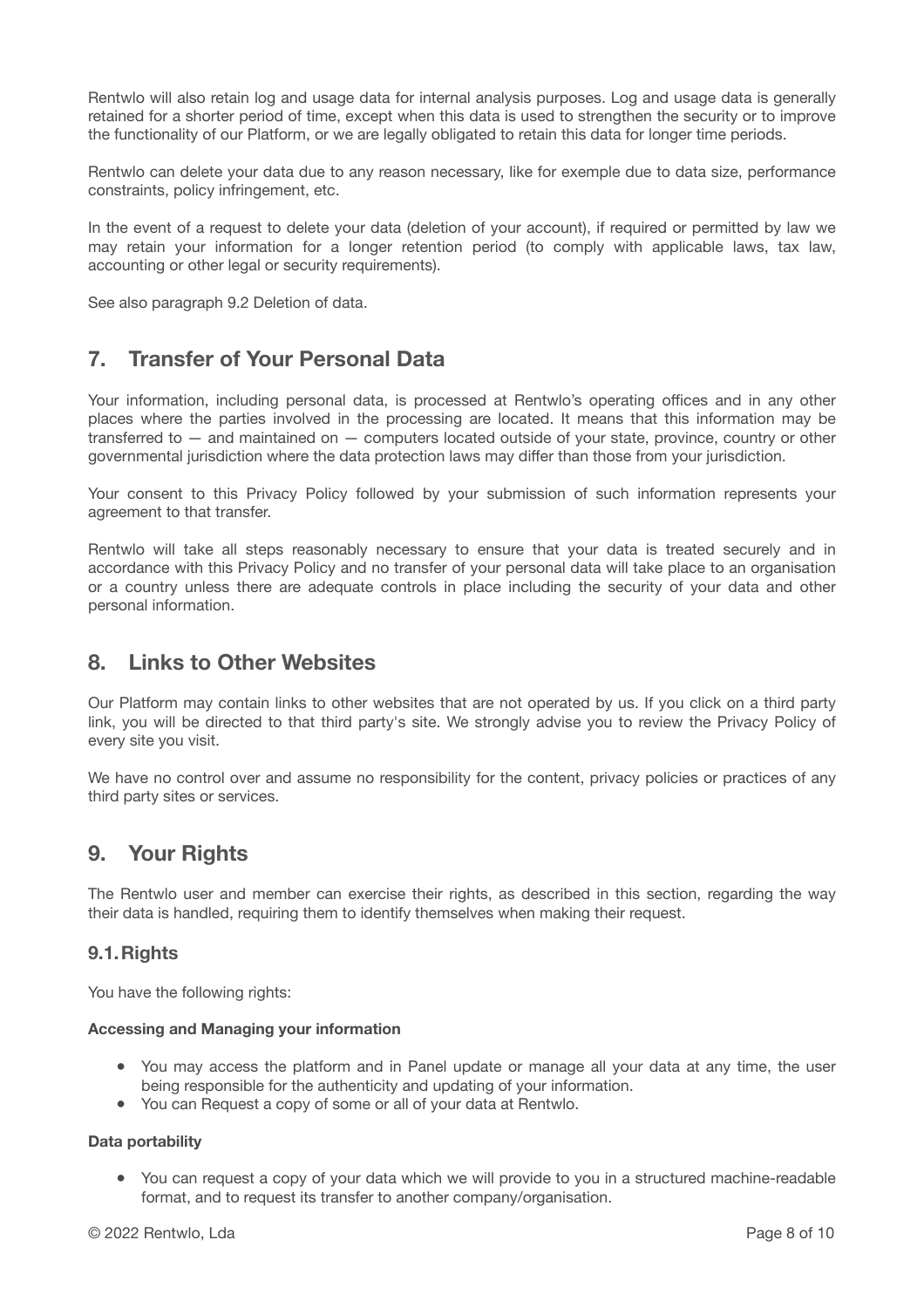## **Opposition**

● You may ask Rentwlo not to use your data for a certain type of processing or use.

#### **Complaint**

• If you think that your data is not being processed in accordance with the legal provisions you can lodge a complaint with the supervisory authority. In Portugal this is the **Comissão Nacional de Proteção de Dados**.

#### **Data deletion (without termination with Rentwlo)**

- In order to comply with our Terms of Service, some information or sections namely in Dashboard/ Profile (where your data is located) cannot be deleted. If you replace this information with invalid information you will be violating our Terms of Service.
- You also cannot delete your reservations or bookings, as well as the information contained therein, of an informative nature, contractual, price list and/or documents and personal information submitted and part of the respective requests.
- There is a solution to have all your data deleted, make a cancellation request (deletion of account). See next item.

#### **Request for Termination / Exclusion / Forgetting**

- If you no longer wish to use Rentwlo you may make a cancellation request to us, to which we will respond in accordance with, and as mentioned in, our Terms of Service.
- By making this request your Rentwlo account will be closed and all your personal information deleted. This deletion will be permanent and your account and data will not be possible to restore.

## **9.2.Deletion of data**

When requesting that your personal information be deleted, please note the following:

- We may retain your information or data to comply with our legal obligations (tax, accounting or other legal requirements).
- We may retain your information or data for legitimate security and fraud purposes in order to enforce our Terms of Service, in particular vis-à-vis users with whom we had problems in the past, or there is suspicion or knowledge of bad intentions, illegal or harmful behaviour.
- Information, comments, reviews, or other information that is of public domain will continue to be published, but you will no longer have access to its management.
- As we have in place measures for data protection and restitution of our database, such as protection from accidental or malicious data loss, your personal information may not be removed from our backup systems for an extended but limited period of time.

# **10. Security**

No organisation or system is perfect and will guarantee absolute security. However Rentwlo takes the technical and organisational steps it considers reasonable and is constantly improving its practices, systems and technology to help us protect your information.

# **11. Amendments**

We may update Our Privacy Policy from time to time. We will notify you of any changes by posting the new Privacy Policy on this page and update the "Last updated" date at the top of the Privacy Policy.

## **Substantial changes:**